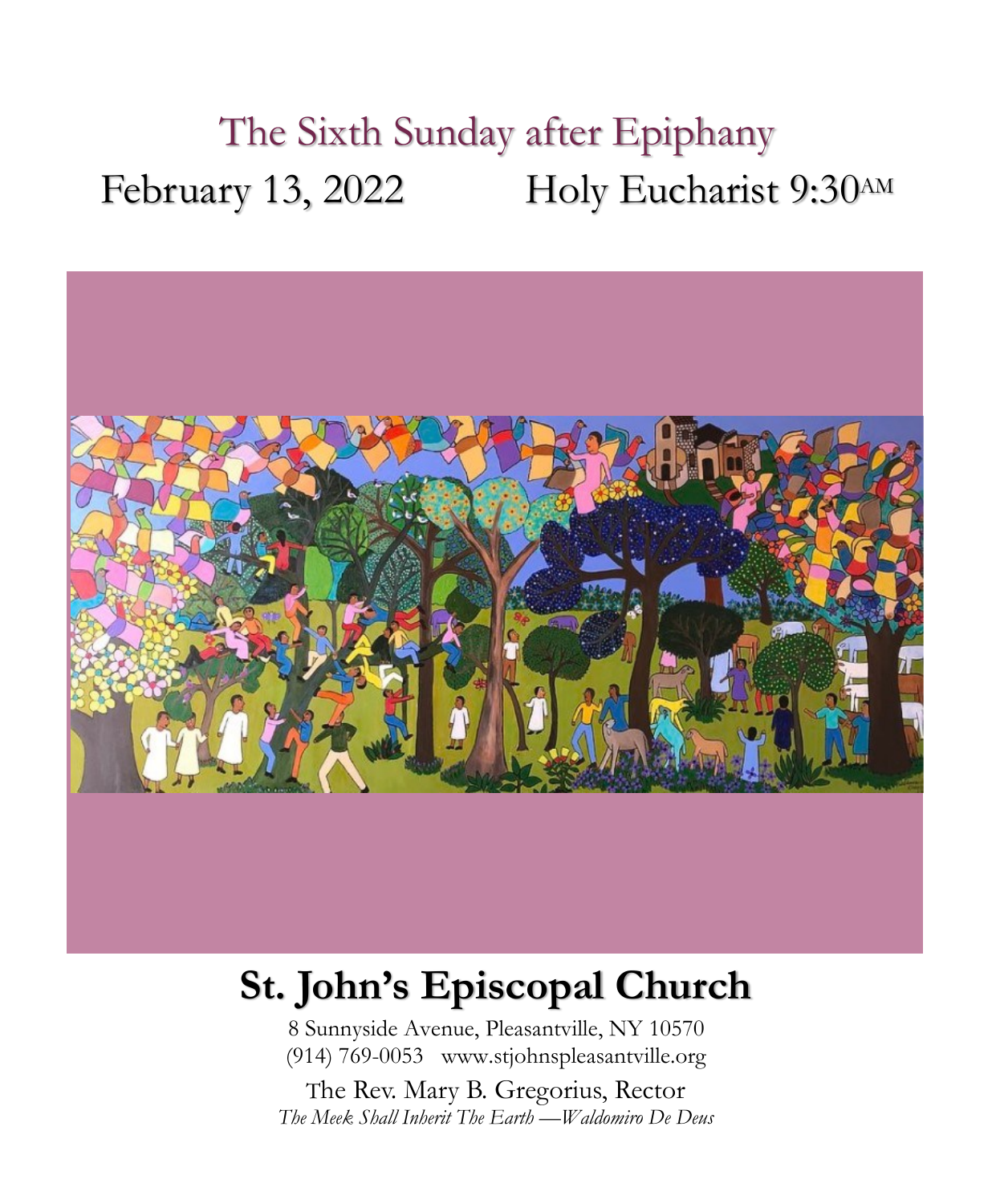#### AN INVITATION TO THIS SERVICE

This service is taken from the *1979 Book of Common Prayer*. **Words printed in bold are spoken by the congregation**. All are welcome at Christ's table. We welcome baptized Christians of any tradition to share in the bread and wine. If you have not yet been baptized, or would prefer to receive a blessing from the Priest, indicate this by crossing your arms over your heart.

### **THE HOLY EUCHARIST RITE II**

#### **PRELUDE**

### **THE WORD OF GOD**

*Please stand as you are able and join in singing:*

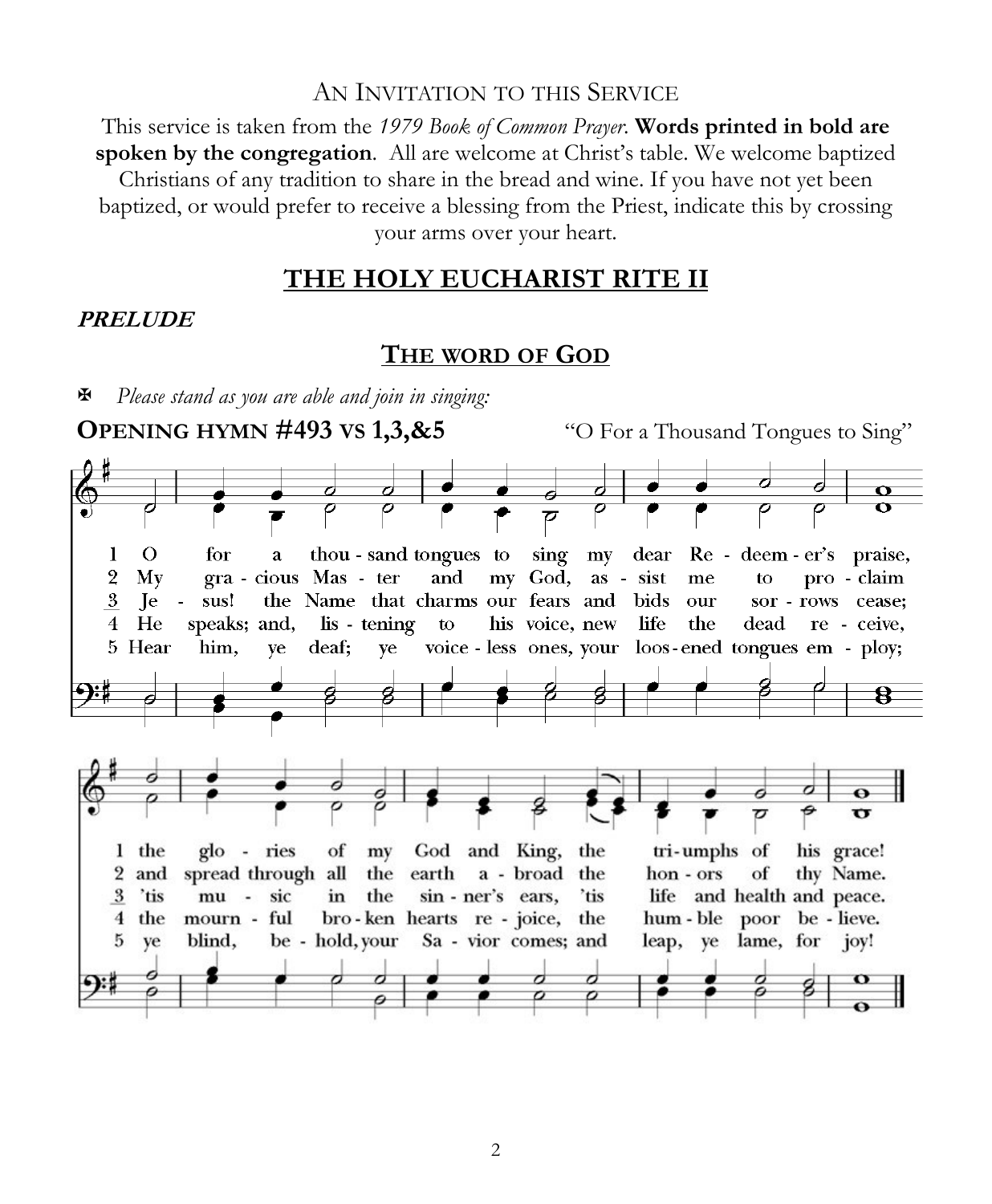# THE OPENING ACCLAMATION

Celebrant: Blessed be God: Father, Son, and Holy Spirit.

**People: And blessed be God's kingdom, now and for ever. Amen.**

### COLLECT FOR ABSOLOM JONES

**Set us free, heavenly Father, from every bond of prejudice and fear; that honoring the steadfast courage of your servant Absolom Jones, we may show forth in our lives the reconciling love and true freedom of the children of God, which you have given us in your Son our Savior Jesus Christ; who lives and reigns with you and the Holy Spirit, now and forever. Amen.**

### GLORIA IN EXCELSIS

**Glory to God in the highest, and peace to God's people on earth. Lord God, heavenly King, almighty God and Father, we worship you, we give you thanks, we praise you for your glory. Lord Jesus Christ, only Son of the Father, Lord God, Lamb of God, you take away the sin of the world: have mercy on us; you are seated at the right hand of the Father: receive our prayer. For you alone are the Holy One, you alone are the Lord, you alone are the Most High, Jesus Christ, with the Holy Spirit, in the glory of God the Father. Amen.**

| Celebrant: | The Lord be with you. |
|------------|-----------------------|
| People:    | And also with you.    |
| Celebrant: | Let us pray.          |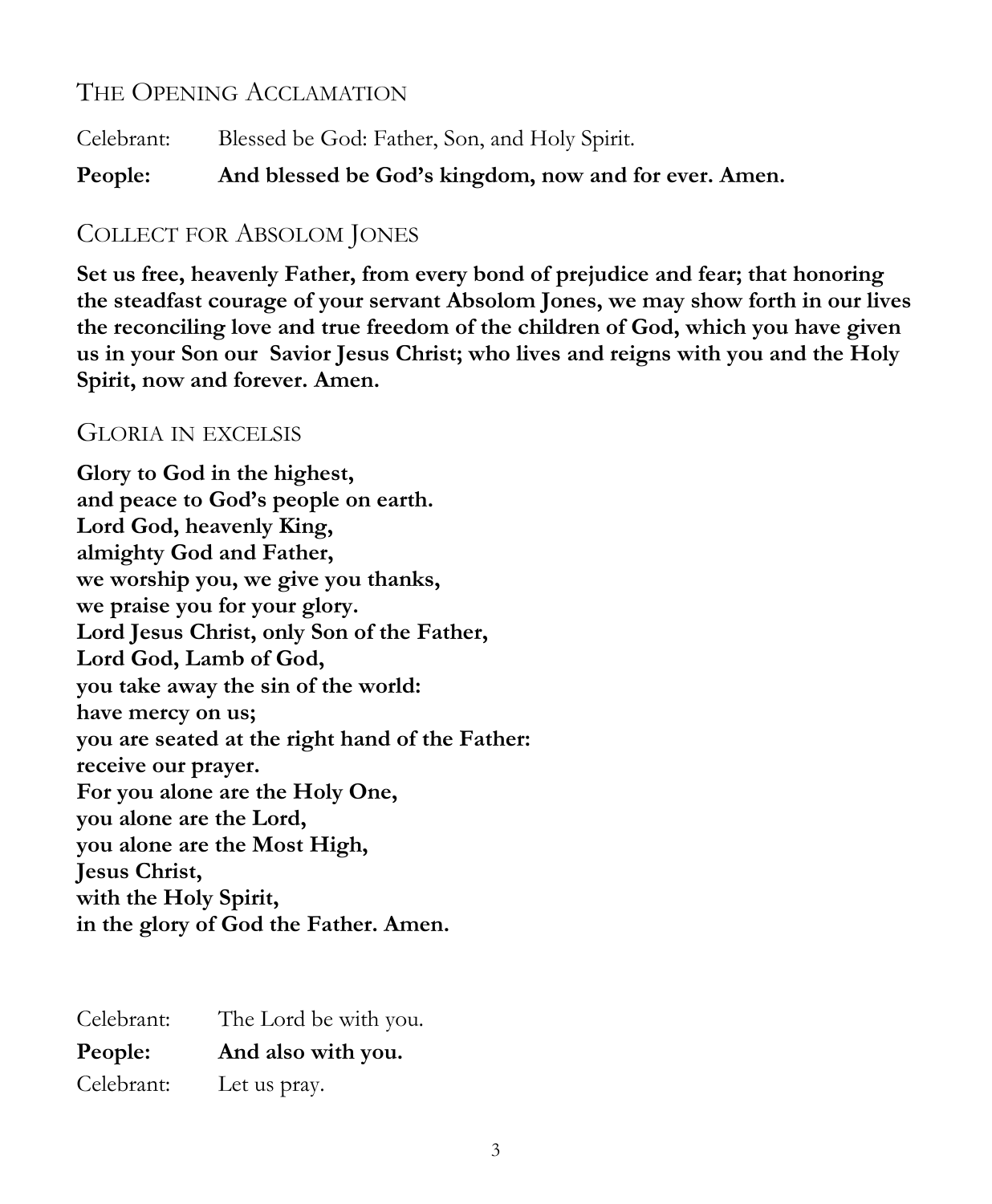#### COLLECT OF THE DAY

**O God, the strength of all who put their trust in you: Mercifully accept our prayers; and because in our weakness we can do nothing good without you, give us the help of your grace, that in keeping your commandments we may please you both in will and deed; through Jesus Christ our Lord, who lives and reigns with you and the Holy Spirit, one God, for ever and ever. Amen.**

*Please be seated for The Lessons.*

### A READING FROM THE HEBREW TESTAMENT Jeremiah 17: 5-10 *Read by: Pat Orlay*

Thus says the Lord: Cursed are those who trust in mere mortals and make mere flesh their strength, whose hearts turn away from the Lord. They shall be like a shrub in the desert, and shall not see when relief comes. They shall live in the parched places of the wilderness, in an uninhabited salt land. Blessed are those who trust in the Lord, whose trust is the Lord. They shall be like a tree planted by water, sending out its roots by the stream. It shall not fear when heat comes, and its leaves shall stay green; in the year of drought it is not anxious, and it does not cease to bear fruit. The heart is devious above all else; it is perverse-- who can understand it? I the Lord test the mind and search the heart, to give to all according to their ways, according to the fruit of their doings.

Reader: Hear what the Spirit is saying to God's people.

**People: Thanks be to God.**

#### PSALM 1

#### *Led by: Pat Orlay*

**1 Happy are they who have not walked in the counsel of the wicked, \* nor lingered in the way of sinners, nor sat in the seats of the scornful! 2 Their delight is in the law of the Lord, \* and on this law they meditate day and night. 3 They are like trees planted by streams of water, \* bearing fruit in due season, with leaves that do not wither; \* everything they do shall prosper. 4 It is not so with the wicked; \* they are like chaff which the wind blows away.**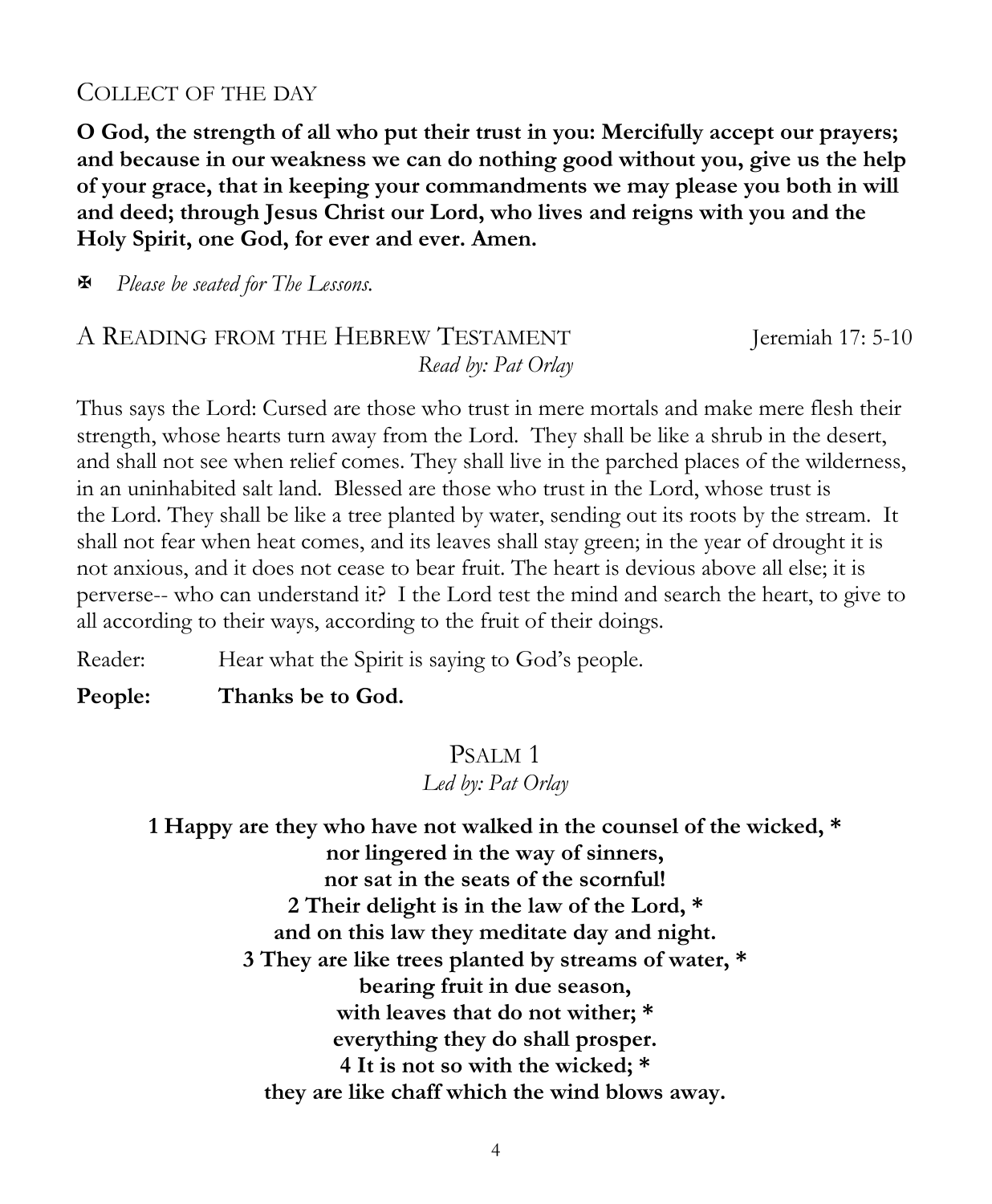### **5 Therefore the wicked shall not stand upright when judgement comes, \* nor the sinner in the council of the righteous. 6 For the Lord knows the way of the righteous, \* but the way of the wicked is doomed.**

### A READING FROM THE EPISTLE TO THE CORINTHIANS:  $15: 12-20$ *Read by: Pat Orlay*

Now if Christ is proclaimed as raised from the dead, how can some of you say there is no resurrection of the dead? If there is no resurrection of the dead, then Christ has not been raised; and if Christ has not been raised, then our proclamation has been in vain and your faith has been in vain. We are even found to be misrepresenting God, because we testified of God that he raised Christ--whom he did not raise if it is true that the dead are not raised. For if the dead are not raised, then Christ has not been raised. If Christ has not been raised, your faith is futile and you are still in your sins. Then those also who have died in Christ have perished. If for this life only we have hoped in Christ, we are of all people most to be pitied.

But in fact Christ has been raised from the dead, the first fruits of those who have died.

Reader: Hear what the Spirit is saying to God's people.

### **People: Thanks be to God.**

*Please stand as you are able and join in singing:*



THE HOLY GOSPEL LUKE 2008 THE HOLY GOSPEL

Deacon: The Holy Gospel of our Lord Jesus Christ according to Luke.

**People: Glory to you Lord Christ.**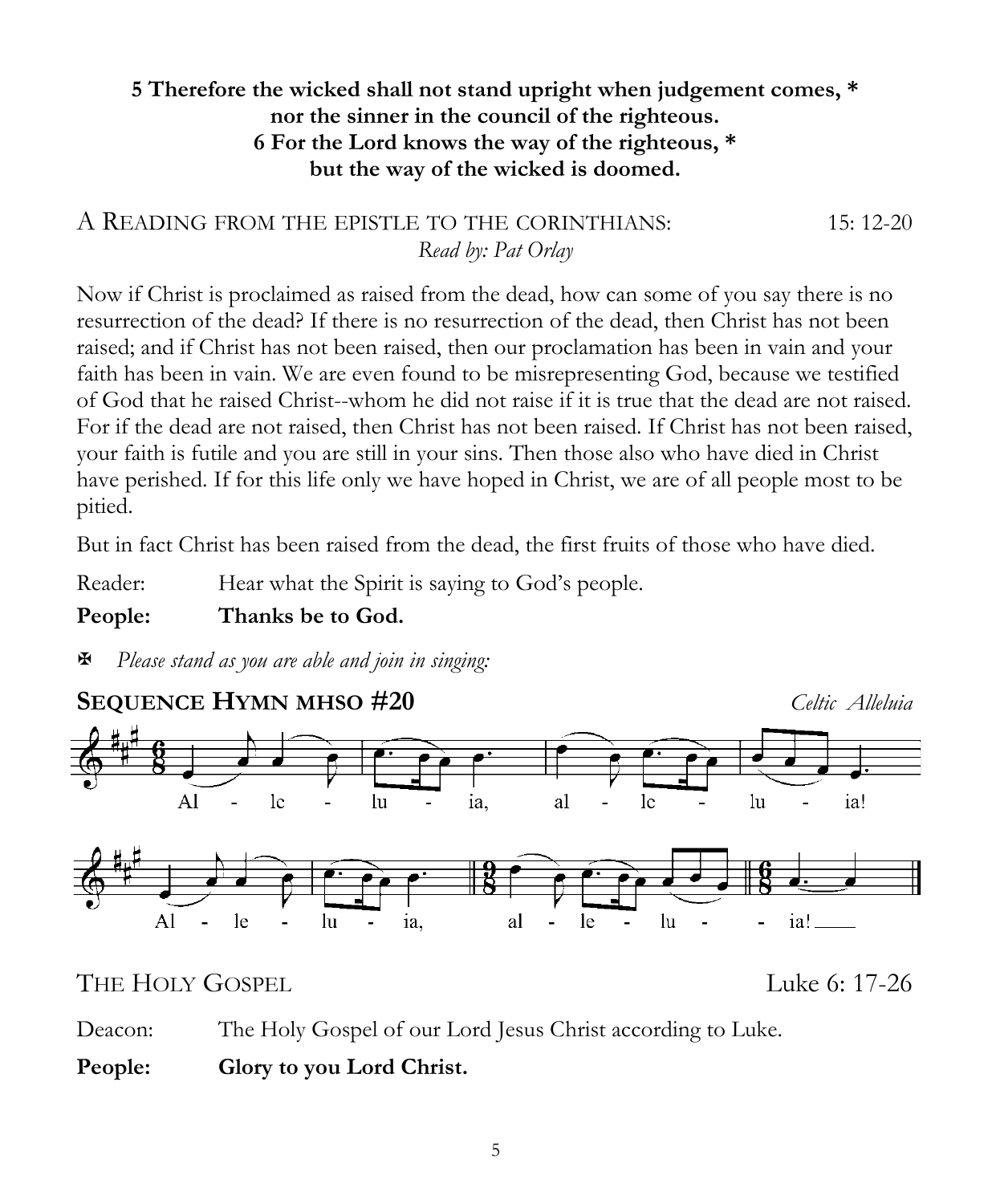Jesus came down with the twelve apostles and stood on a level place, with a great crowd of his disciples and a great multitude of people from all Judea, Jerusalem, and the coast of Tyre and Sidon. They had come to hear him and to be healed of their diseases; and those who were troubled with unclean spirits were cured. And all in the crowd were trying to touch him, for power came out from him and healed all of them.

Then he looked up at his disciples and said: "Blessed are you who are poor, for yours is the kingdom of God. "Blessed are you who are hungry now, for you will be filled. "Blessed are you who weep now, for you will laugh. "Blessed are you when people hate you, and when they exclude you, revile you, and defame you on account of the Son of Man. Rejoice in that day and leap for joy, for surely your reward is great in heaven; for that is what their ancestors did to the prophets."

"But woe to you who are rich, for you have received your consolation. "Woe to you who are full now, for you will be hungry. "Woe to you who are laughing now, for you will mourn and weep. "Woe to you when all speak well of you, for that is what their ancestors did to the false prophets.

Deacon: The Gospel of our Lord. **People: Praise to you Lord Christ.**

*Please be seated for:*

THE SERMON THE REVEREND MARTHA OVERALL

*Please stand as you are able and say:*

THE NICENE CREED

**We believe in one God, the Father, the Almighty, maker of heaven and earth, of all that is, seen and unseen. We believe in one Lord, Jesus Christ, the only Son of God, eternally begotten of the Father, God from God, Light from Light, true God from true God, begotten, not made, of one Being with the Father. Through him all things were made.**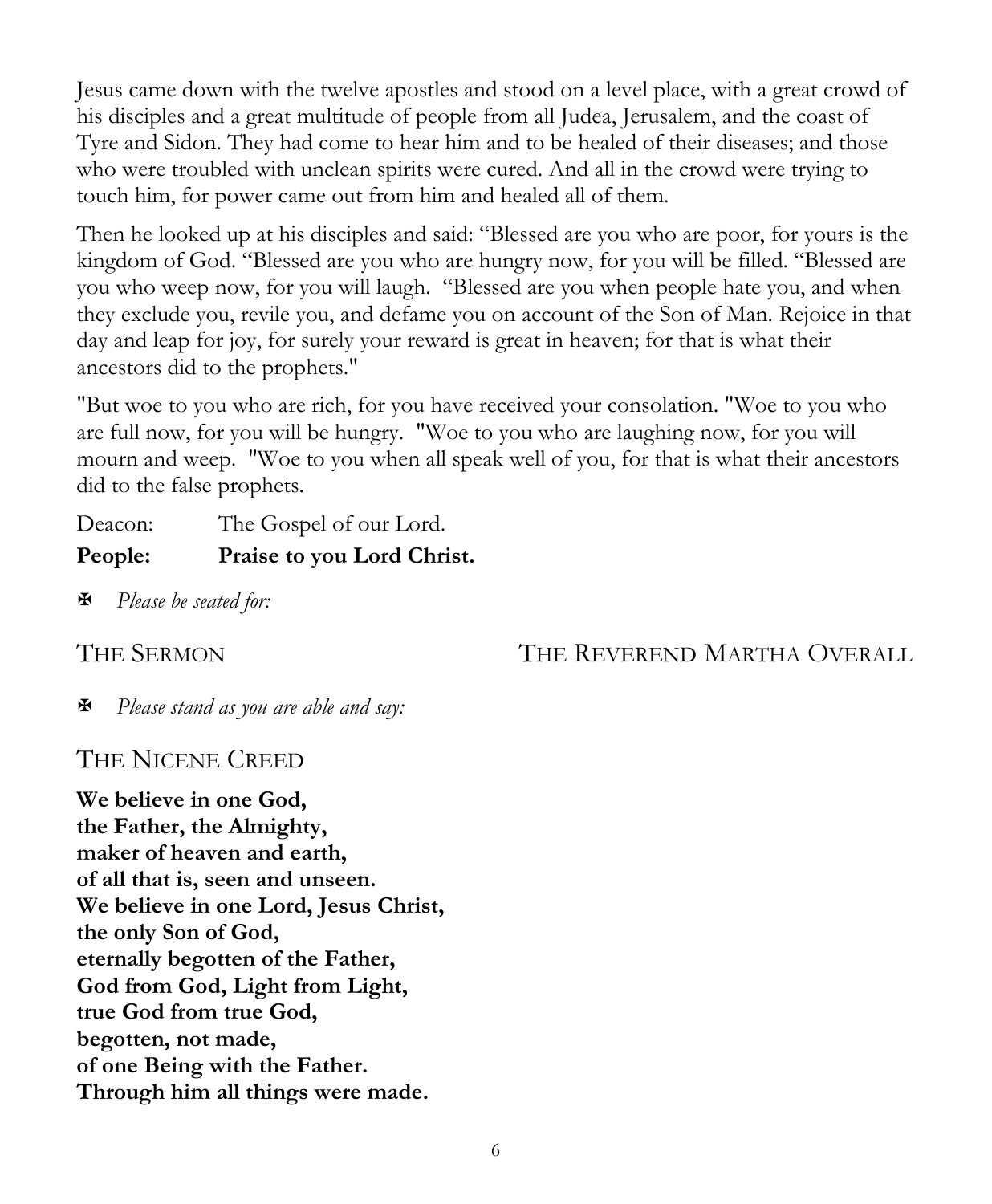**For us and for our salvation he came down from heaven: by the power of the Holy Spirit he became incarnate from the Virgin Mary, and was made man. For our sake he was crucified under Pontius Pilate; he suffered death and was buried. On the third day he rose again in accordance with the Scriptures; he ascended into heaven and is seated at the right hand of the Father He will come again in glory to judge the living and the dead, and his kingdom will have no end. We believe in the Holy Spirit, the Lord, the giver of life, who proceeds from the Father and the Son. With the Father and the Son he is worshiped and glorified. He has spoken through the Prophets. We believe in one holy catholic and apostolic Church. We acknowledge one baptism for the forgiveness of sins. We look for the resurrection of the dead, and the life of the world to come. Amen.**

# THE PRAYERS OF THE PEOPLE (FORM VI)

In peace we pray to you, Lord God

*Silence*

For all people in their daily life and work;

**For our families, friends, and neighbors, and for those who are alone .** 

For this community, the nation, and the world;

**For all who work for justice, freedom, and peace** .

For the just and proper use of your creation;

**For the victims of hunger, fear, injustice, and oppression .** 

For all who are in danger, sorrow, or any kind of trouble;

**For those who minister to the sick, the friendless, and the needy** 

For the peace and unity of the Church of God;

**For all who proclaim the Gospel, and all who seek the Truth.**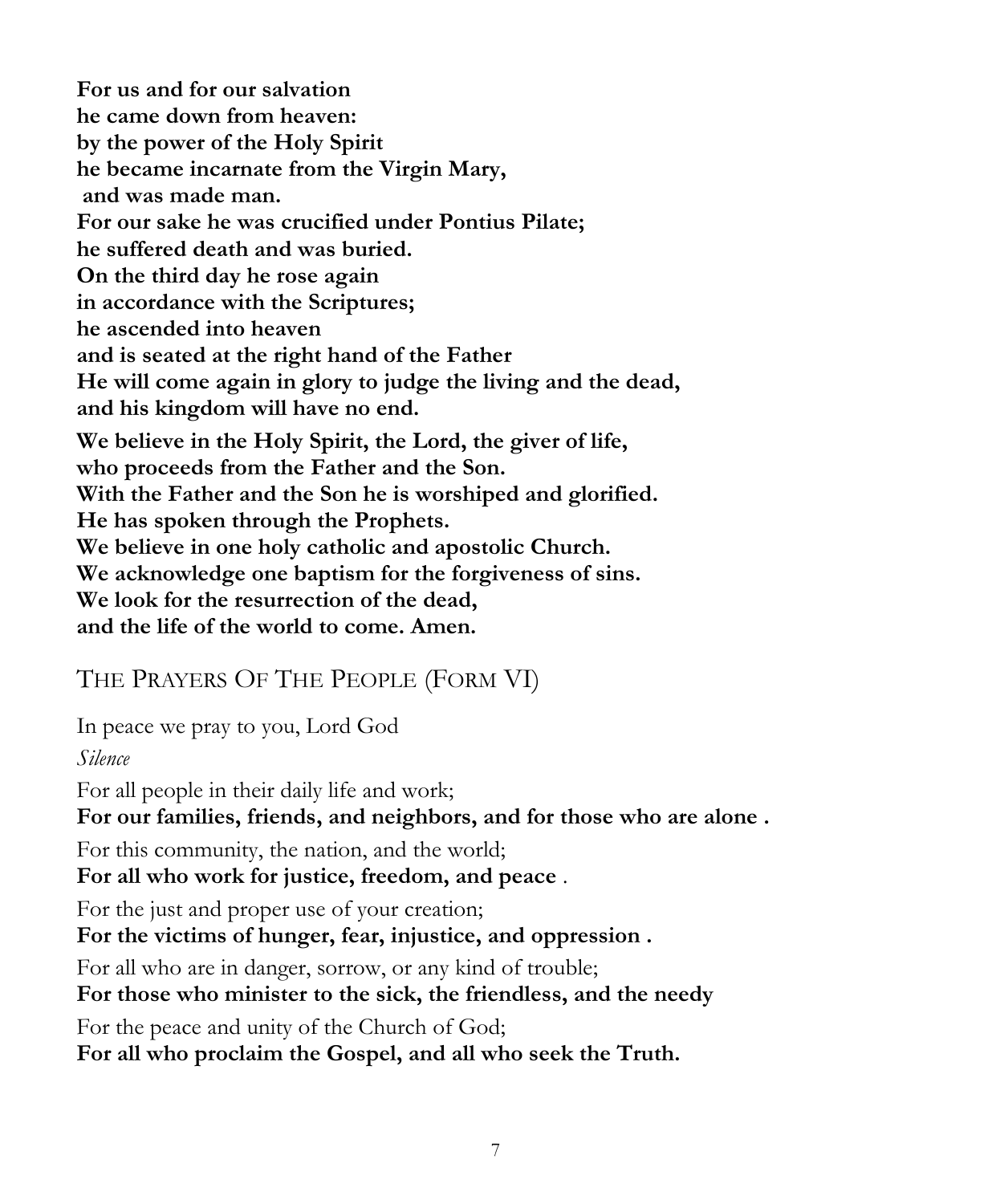For Bishop Andrew Dietsche, Bishop Allen Shin and Bishop Mary Glasspool and for all bishops and other ministers;

# **For all who serve God in his Church**

For the special needs and concerns of this congregation.

*Silence*

We pray for **Edwin Sanchez and the students at El Hogar School, and the American Friends of the Episcopal Diocese of Jerusalem.** 

We pray for those who are in the hospital or home recuperating, especially: **Susan** Matsen, **Tom** Acheson, **Frederic, Peter, Bob** Gowen, **Yumi, Ronald** Garvey, **Max, Anne, Cathy, Barbara, Howard** Flemming, **Ellie** Ruvo, **Rosemary** Recine, **Robert** Lynch, **Joe**  Smith, and **Angela** Carrozzo

We pray for those who are homebound: **Esmerilda** Hastings, **Margaret** Vaccaro, **Lee** Williams, **Dorothy** Dushin, **Roberta** Darrigrand; **Jim, Marge, Deanna** Ammirato , and **Bill & Dorothy** D'Amato.

We pray for those for whom our prayers are asked, especially: **Hudson** Beauregard, **Liz & Jeff** Daniele, **Andrew** Tom**, Rebecca, Vince** Servio, **Sarah** Paruolo, **Annaliese** Haag, **Gerald, Marilyn** Griffin, **Paul** Ruvo, **Helene, Jason**, **Peter, Hannelore, Marina** Brandt, **Linda** Hill, **Carol** White, **Steven** Schubert, **Paul** Seltzer, **Jeff** and The Rt. Rev **Andrew** St. John

Hear us, Lord;

# **For your mercy is great.**

We thank you, Lord, for all the blessings of this life, especially for those who celebrate Birthdays this week

*Silence*

We will exalt you, O God our King;

# **And praise your Name for ever and ever.**

We pray for all who have died, that they may have a place in your eternal kingdom. especially the over 5.6 million world wide and 900,000 in this country who have died from COVID-19

Lord, let your loving-kindness be upon them; **Who put their trust in you.**

*Silence*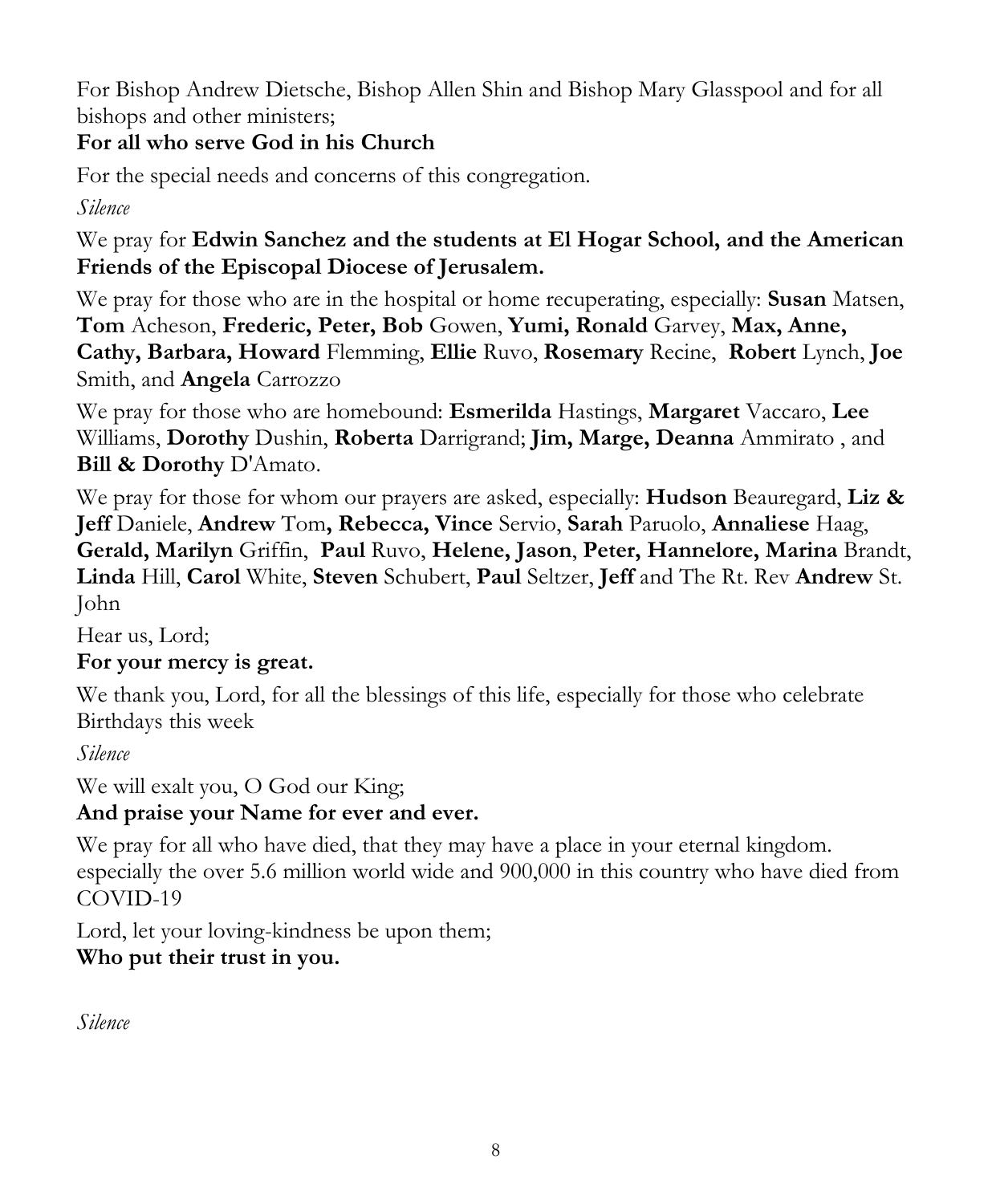*Officiant:* Almighty and eternal God, ruler of all things in heaven and earth: Mercifully accept the prayers of your people, and strengthen us to do your will; through Jesus Christ our Lord. *Amen.*

#### CONFESSION OF SIN

*Deacon:* Let us confess our sins against God and our neighbor.

*Silence*

- *All:* **God of all mercy, we confess that we have sinned against you, opposing your will in our lives. We have denied your goodness in each other, in ourselves, and in the world you have created. We repent of the evil that enslaves us, the evil we have done, and the evil done on our behalf. Forgive, restore, and strengthen us through our Savior Jesus Christ, that we may abide in your love and serve only your will. Amen***.*
- *Officiant:* Almighty God have mercy on you, forgive you all your sins through our Lord Jesus Christ, strengthen you in all goodness, and by the power of the Holy Spirit keep you in eternal life. **Amen**

*Please greet one another with:*

### THE PEACE

Celebrant: The peace of the Lord be always with you.

**People: And also with you**

### **THE ANNOUNCEMENTS**

**Storyteller this week— Mother Mary+ telling the story of Jesus calms the storm**

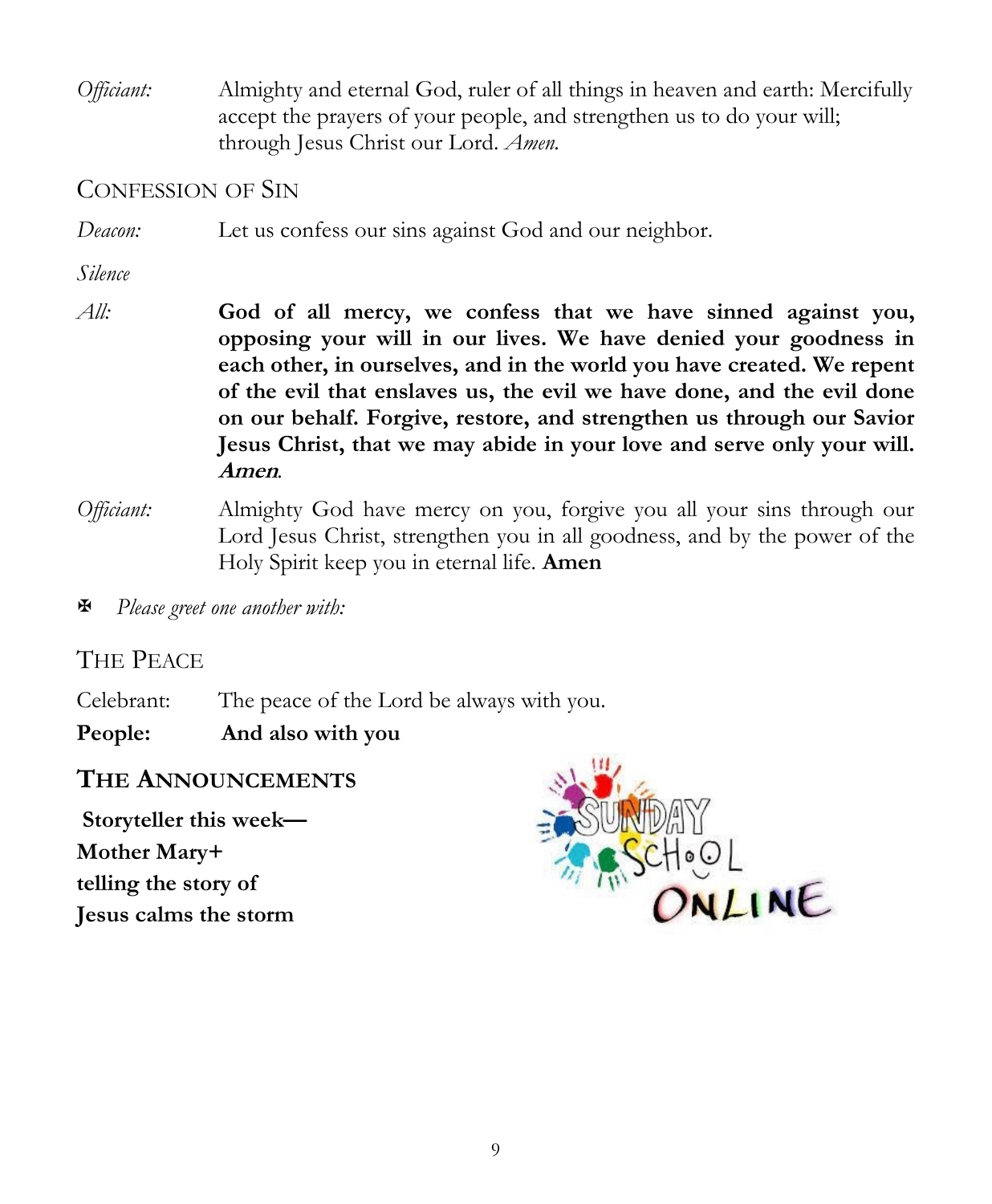# **THE HOLY COMMUNION**

### **THE OFFERTORY SENTENCE**

Celebrant: Walk in love, as Christ loved us and gave himself for us; an offering and a sacrifice to God.

# **DOXOLOGY** *Old Hundredth*

# **Praise God, from whom all blessings flow. Praise God, all creatures here below. Praise God above, you heavenly host: Praise Father, Son, and Holy Ghost.**

EUCHARISTIC PRAYER B *In this prayer, the lines in bold are spoken by the People*

The Lord be with you. **And also with you.**

Lift up your hearts. **We lift them to the Lord.**

Let us give thanks to the Lord our God. **It is right to give God thanks and praise.**

It is right, and a good and joyful thing, always and everywhere to give thanks to you, Father Almighty, Creator of heaven and earth.

### *Priest inserts Proper Preface*

Therefore we praise you, joining our voices with Angels and Archangels and with all the company of heaven, who for ever sing this hymn to proclaim the glory of your Name:

#### *Celebrant and People*

**Holy, Holy, Holy Lord, God of power and might, heaven and earth are full of your glory. Hosanna in the highest.**

**Blessed is he who comes in the name of the Lord.**

### **Hosanna in the highest.**

### *Celebrant Continues*

We give thanks to you, O God, for the goodness and love which you have made known to us in creation; in the calling of Israel to be your people; in your Word spoken through the prophets; and above all in the Word made flesh, Jesus, your Son. For in these last days you sent him to be incarnate from the Virgin Mary, to be the Savior and Redeemer of the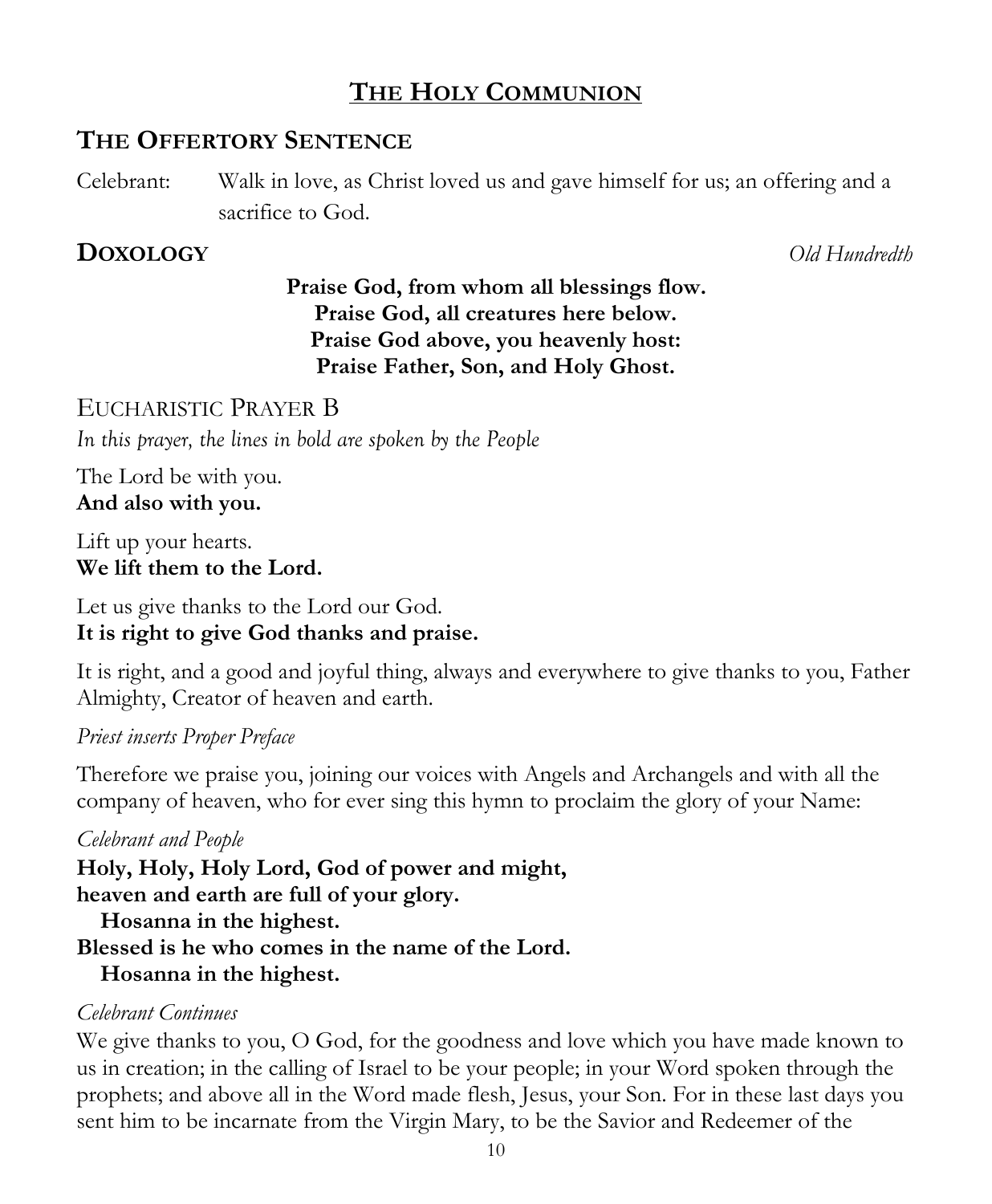world. In him, you have delivered us from evil, and made us worthy to stand before you.. In him, you have brought us out of error into truth, out of sin into righteousness, out of death into life

On the night before he died for us, our Lord Jesus Christ took bread; and when he had given thanks to you, he broke it, and gave it to his disciples, and said, "Take, eat: This is my Body, which is given for you. Do this for the remembrance of me."

After supper he took the cup of wine; and when he had given thanks, he gave it to them, and said, "Drink this, all of you: This is my Blood of the new Covenant, which is shed for you and for many for the forgiveness of sins. Whenever you drink it, do this for the remembrance of me."

Therefore, according to his command, O Father,

### *Celebrant and People*

**We remember his death, We proclaim his resurrection, We await his coming in glory again.** 

### *Celebrant Continues*

And we offer our sacrifice of praise and thanksgiving to you, O Lord of all; presenting to you, from your creation, this bread and this wine.

We pray you, gracious God, to send your Holy Spirit upon these gifts that they may be the Sacrament of the Body of Christ and his Blood of the new Covenant. Unite us to your Son in his sacrifice, that we may be acceptable through him, being sanctified by the Holy Spirit. In the fullness of time, put all things in subjection under your Christ, and bring us to that heavenly country where, with all your saints, we may enter the everlasting heritage of your sons and daughters; through Jesus Christ our Lord, the firstborn of all creation, the head of the Church, and the author of our salvation.

By him, and with him, and in him, in the unity of the Holy Spirit all honor and glory is yours, Almighty Father, now and for ever . **AMEN**.

# THE LORD'S PRAYER

Celebrant: As our Savior Christ has taught us, we now pray:

**All: Our Father in heaven, hallowed be your Name, your kingdom come, your will be done, on earth as in heaven. Give us today our daily bread. Forgive us our sins as we forgive those who sin against us. Save us from the time of trial, and deliver us from evil. For the kingdom, the power, and the glory are yours, now and for ever. Amen.**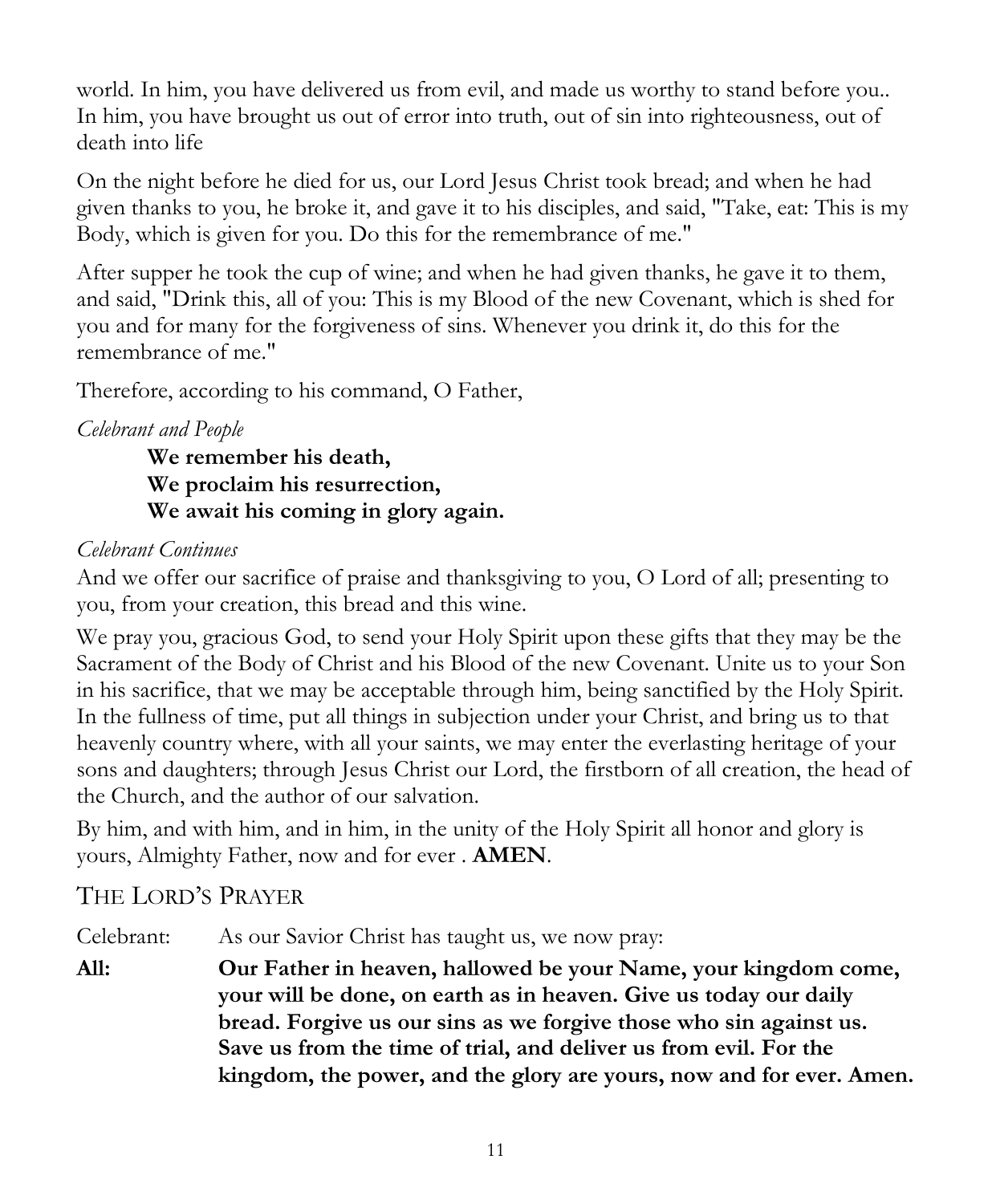## THE BREAKING OF THE BREAD

Celebrant: Alleluia! Christ our Passover is sacrificed for us;

#### **People: Therefore let us keep the feast. Alleluia!**

- Celebrant: The Gifts of God for the People of God. Take them in remembrance that Christ died for you, and feed on him in your hearts by faith, with thanksgiving.
- *Please join in singing:*

**THE COMMUNION HYMN #665 VS 1,2 &3** All my hope on God is founded

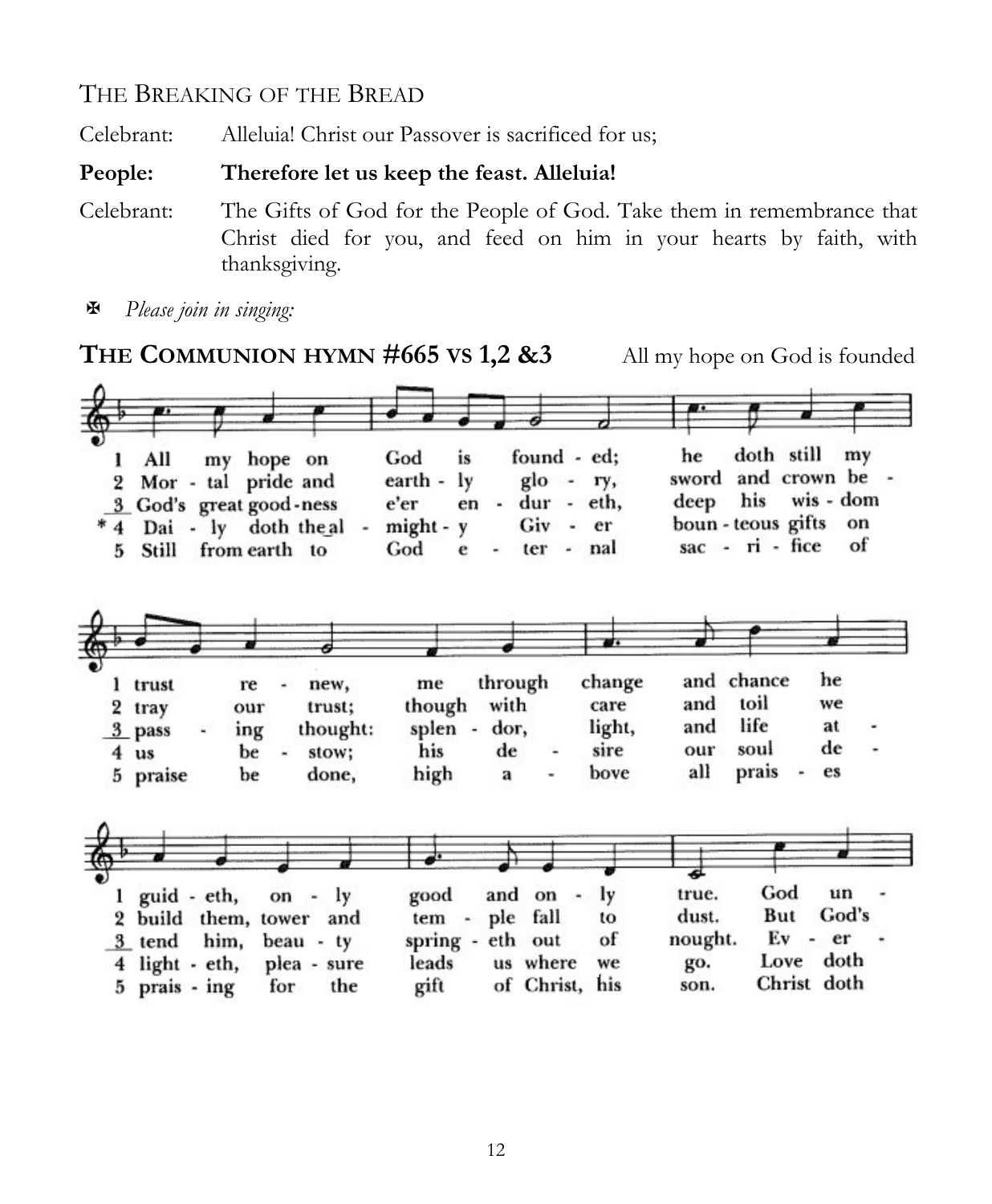

*Please stand as you are able* 

#### THE POST COMMUNION PRAYER

Celebrant: Let us pray.

**All: Almighty and ever living God, we thank you for feeding us with the spiritual food of the most precious Body and Blood of your Son our Savior Jesus Christ; and for assuring us in these holy mysteries that we are living members of the Body of your Son, and heirs of your eternal kingdom. And now, Father, send us out to do the work you have given us to do, to love and serve you as faithful witnesses of Christ our Lord. To him, to you, and to the Holy Spirit, be honor and glory, now and for ever. Amen.**

#### THE BLESSING

The grace of our Lord Jesus Christ, and the love of God, and the fellowship of the Holy Spirit, be with us all evermore . **Amen***. 2 Corinthians 13:14*

*Please join in singing:*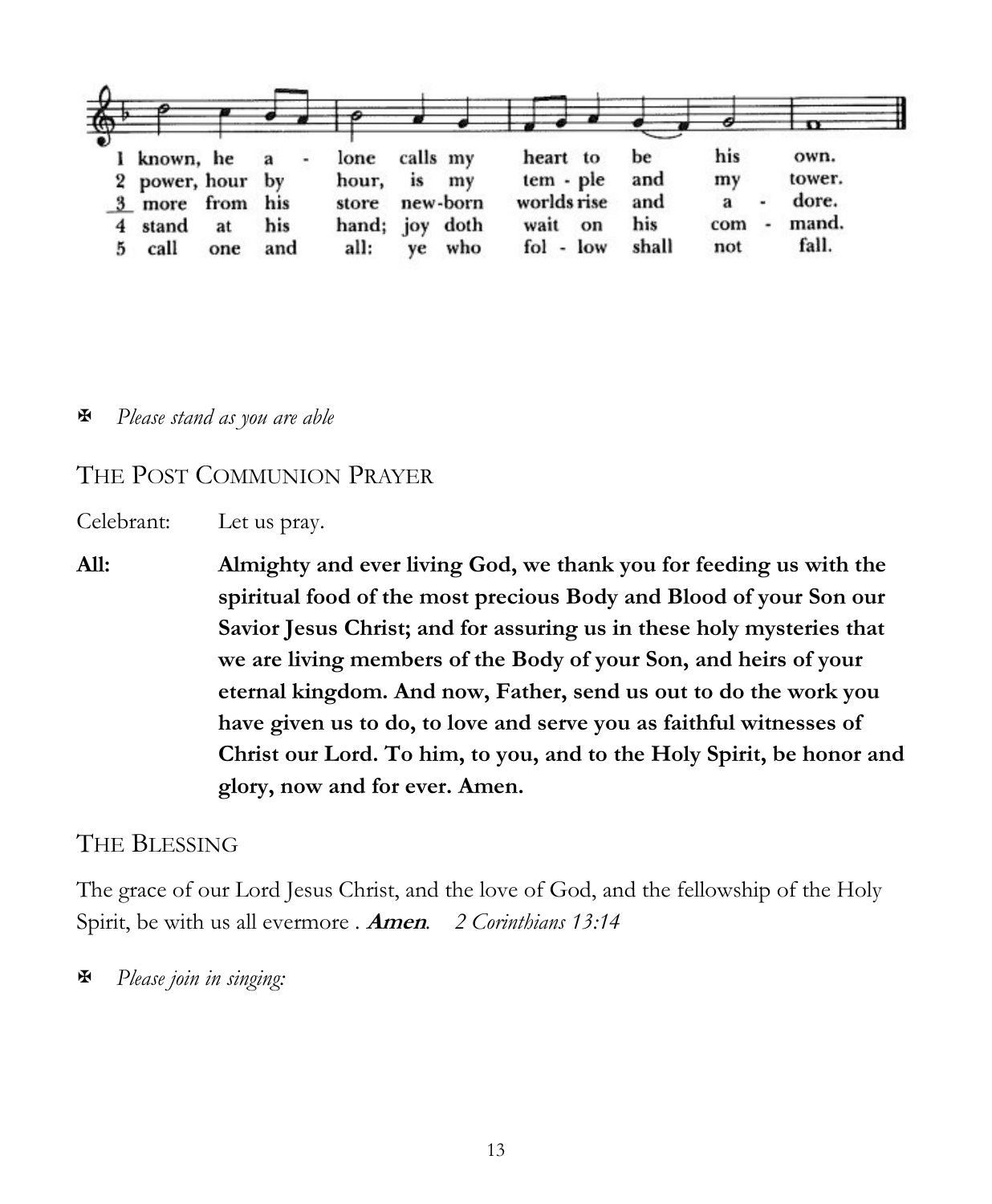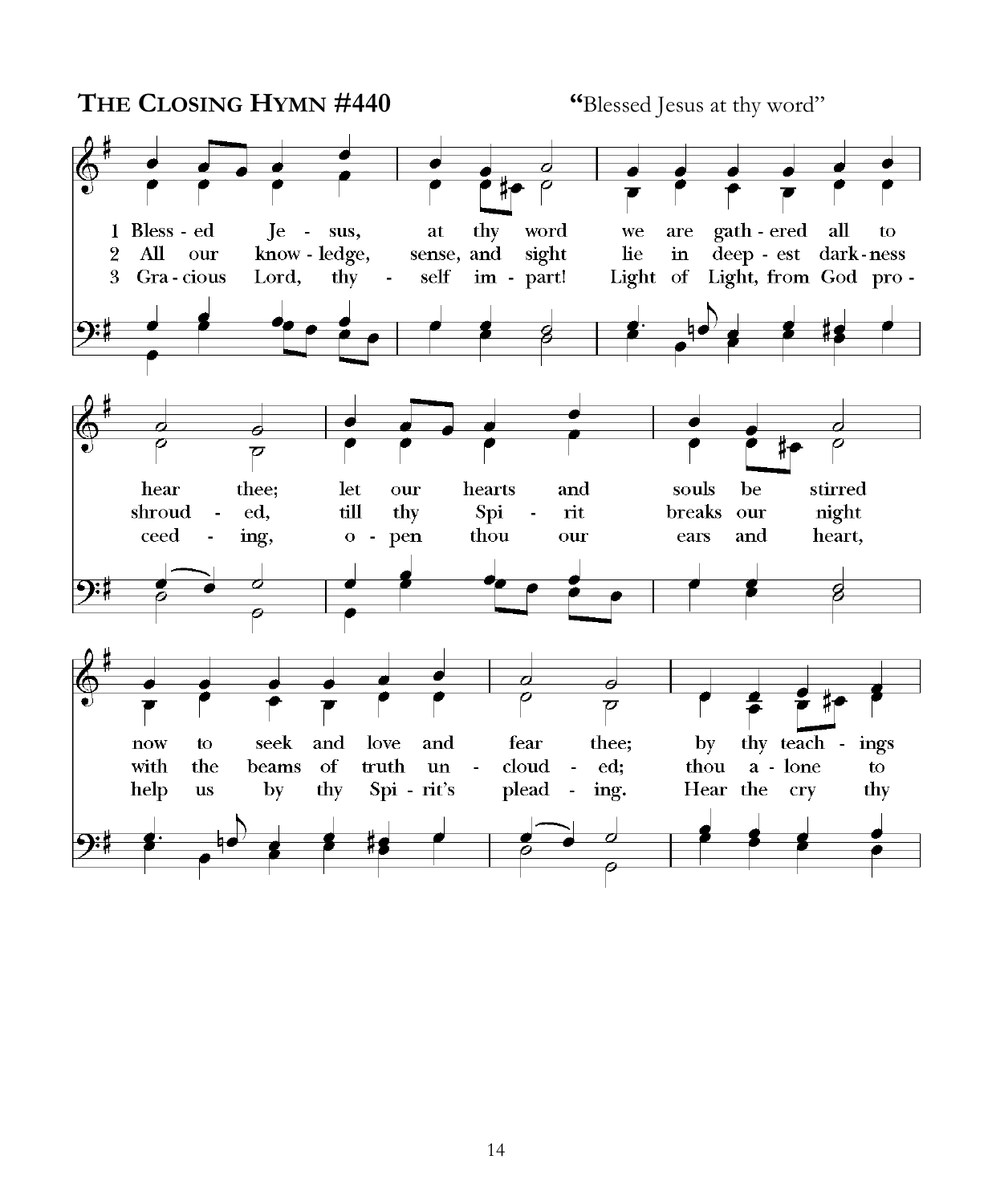

Words: Tobias Clausnitzer (1619-1684); tr. Catherine Winkworth (1827-1878), alt. Music: Liebster Jesu, melody Johann Rudolph Ahle (1625-1673); alt. Das grosse Cantional: oder Kirchen-Gesangbuch, 1687; harm. George Herbert Palmer (1846-1926)

### THE DISMISSAL

Deacon: Alleluia, alleluia! Let us go forth into the world, rejoicing in the power of the Spirit.

**People: Thanks be to God. Alleluia, alleluia!**

### **POSTLUDE**